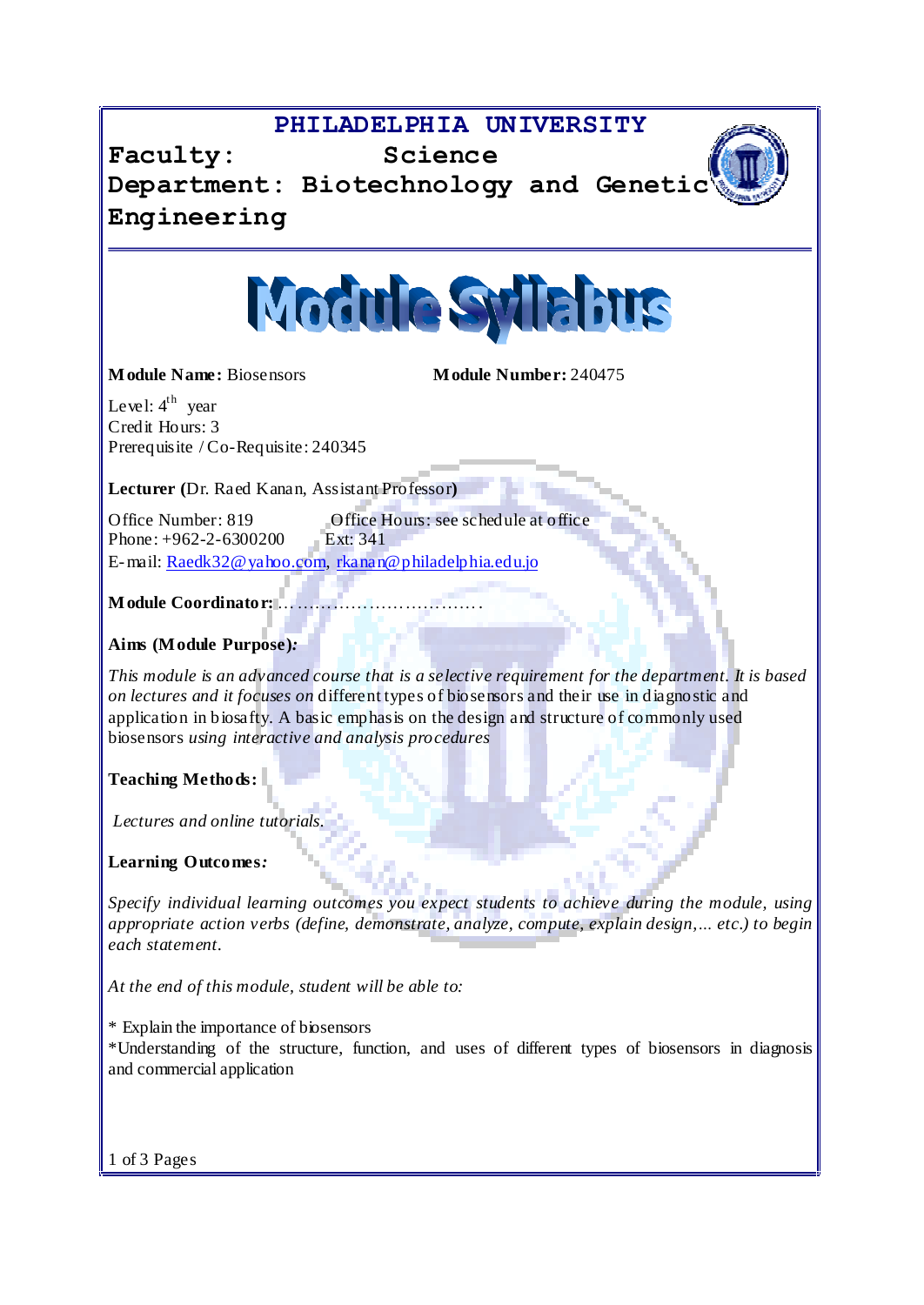## **PHILADELPHIA UNIVERSITY**



# **Faculty: Science Department: Biotechnology and Genetic Engineering**

\*Demonstrate the ability to apply knowledge of usability of such devices in the biotechnology field and deriving the right information from the analysis of these devices including quality control.

#### **Contribution to Program Learning Outcomes:**

*This course should add more knowledge and intellectualskills to the students in modern medical Genetics*

**Module Outline:**

| <b>Module Outline:</b> |             |                                                       |
|------------------------|-------------|-------------------------------------------------------|
|                        |             |                                                       |
|                        |             |                                                       |
| Week                   | <b>Date</b> | <b>Subject</b>                                        |
| (1)                    |             | Introduction to biosensors                            |
| (2)                    |             | Redox-Hydrogel based biosensors                       |
| (3)                    |             | Hybridization of oligonucleotide sensitive electrodes |
| (4)                    |             | Screen Printing for biosensors                        |
| (5)                    |             | Kinetic modeling for biosensors                       |
| (6)                    |             | Kinetic modeling for biosensors 2                     |
| (7)                    |             | <b>First Exam</b>                                     |
| (8)                    |             | Bio-, Chemi- and ECL for fiber optic biosensors       |
| (9)                    |             | Determination of metal ions by biosensors             |
| (10)                   |             | Fluoresce based biosensors                            |
| (11)                   |             | Fluoresce based biosensors 2                          |
| (12)                   |             | <b>Second exam</b>                                    |
| (13)                   |             | Protein engineering for biosensors                    |
| (14)                   |             | Protein engineering for biosensors 2                  |
| (15)                   |             | Protein engineering for biosensors 3                  |
| (16)                   |             | <b>Final exam</b>                                     |

#### **Modes of Assessment:**

| <b>Modes of Assessment:</b>                                            | <b>Score</b> | Date     |
|------------------------------------------------------------------------|--------------|----------|
| First Exam                                                             | 25%          | On board |
| Second Exam                                                            | 25%          | On board |
| Final Exam (Comprehensive; written, verbal, hand-ins,   etc.)   $50\%$ |              | On board |

2 of 3 Pages